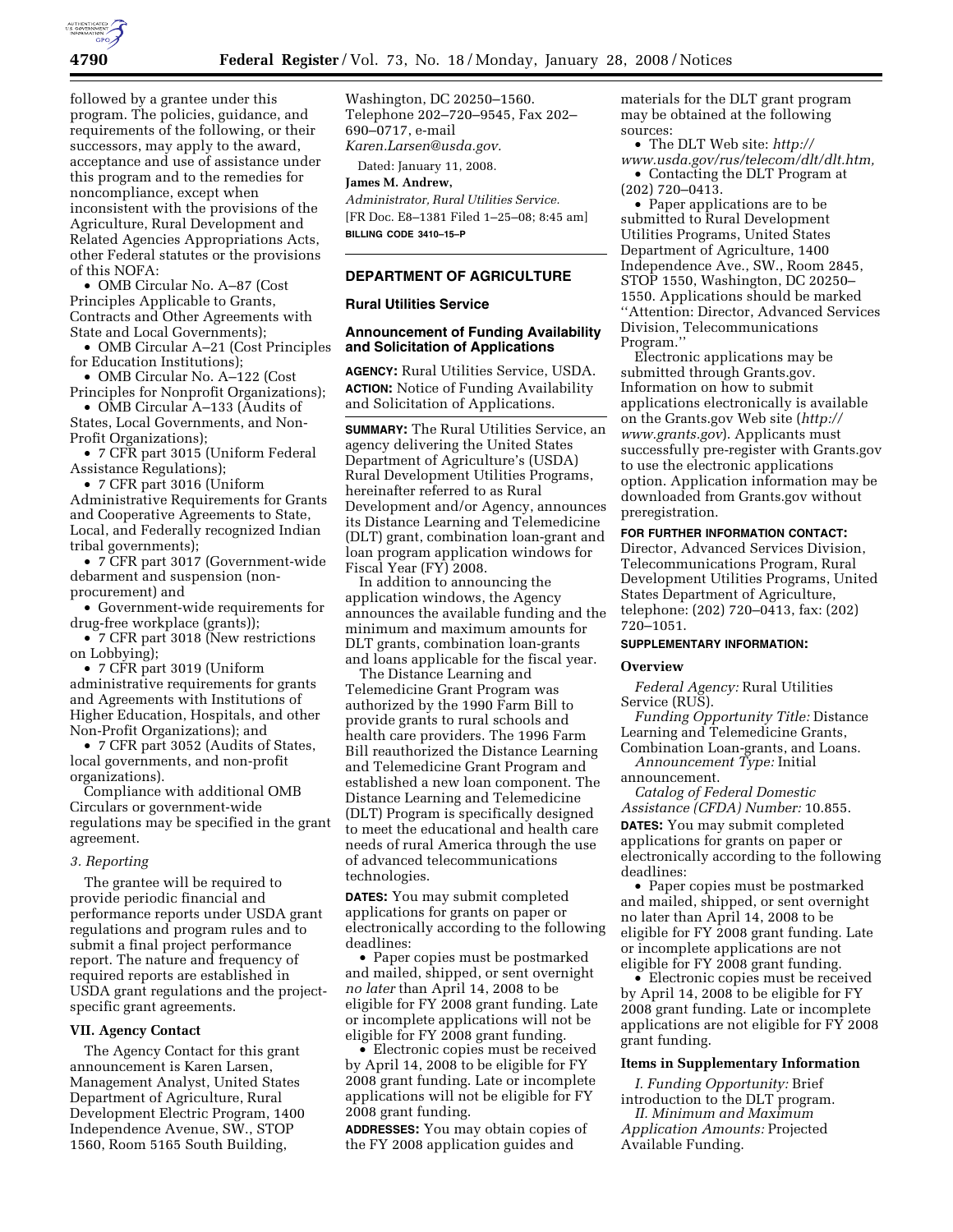*III. Eligibility Information:* Who is eligible, what kinds of projects are eligible, what criteria determine basic eligibility.

*IV. Application and Submission Information:* Where to get application materials, what constitutes a completed application, how and where to submit applications, deadlines, items that are eligible.

*V. Application Review Information:*  Considerations and preferences, scoring criteria, review standards, selection information.

*VI. Award Administration Information:* Award notice information, award recipient reporting requirements.

*VII. Agency Contacts:* Web, phone, fax, e-mail, contact name.

#### **I. Funding Opportunity**

Distance learning and telemedicine loans and grants are specifically designed to provide access to education, training and health care resources for people in rural America. The Distance Learning and Telemedicine (DLT) Program provides financial assistance to encourage and improve telemedicine services and distance learning services in rural areas through the use of telecommunications, computer networks, and related advanced technologies by students, teachers, medical professionals, and rural residents.

Grants, which are awarded through a competitive process, may be used to fund telecommunications-enabled information, audio and video equipment and related advanced technologies which extend educational and medical applications into rural locations. Grants are made for projects where the benefit is primarily delivered to end users that are not at the same location as the source of the education or health care service.

As in years past, the FY 2008 grant application guide has been changed to reflect recent changes in technology and application trends. Details of changes from the FY 2007 application guide are highlighted throughout this Notice and described in full in the FY 2008 application guide. All applicants must carefully review and *exactly* follow the FY 2008 application guide and sample materials when compiling a DLT grant application.

Applications for loans and combination loan-grants are not competitively scored. In addition to the items listed for grants, loans and combination loan-grants may be used to fund projects where the benefit is primarily at the same location as the source of the service. Loans and combination loan-grants may also fund

construction of necessary transmission facilities on a technology-neutral basis. Examples of such facilities include satellite uplinks, microwave towers and associated structures, T–1 lines, DS–3 lines, and other similar facilities. Loan funds may also be used to obtain mobile units and for some building construction. Please see 7 CFR 1703, Subparts D, E, F and G for specifics.

A new combination loan-grant program was initiated in FY 2007 for Electronic Medical Records systems. This program was well received and will continue for FY 2008 with no modification. The special loan-to-grant ratio of 4:1 remains in effect for FY 2008, as well.

## **II. Maximum and Minimum Amount of Applications; Projected Available Funding**

The Administrator has determined that in FY 2008 the amount of \$29,790,000 is available for all grants, both 100% grants and combination loan-grants. Of this, the Administrator anticipates that \$24,763,815 will be available for 100% grants. He anticipates that the balance will be used for combination loan-grants as described below. The Administrator has determined the maximum amount of an application for a 100% grant in FY 2008 is \$500,000 and the minimum amount of a grant is \$50,000.

The Administrator has determined that there is a total of \$28,265,371 available for 100% loans and combination loan-grants. He anticipates that this will be divided among 100% loans and combination loan-grants based on applications already received and on those that will be submitted during the fiscal year.

The Administrator anticipates that 100% loan and combination loan-grant applications already received will require \$4,649,000 in loan dollars and \$526,185 in grant dollars, for a total of \$5,175,185.

Under 7 CFR 1703.143, the Administrator has determined the maximum amount of an application for a 100% loan in FY 2008 is \$10 million and the minimum amount of a 100% loan is \$50,000.

Combination loan-grants will be offered at a loan-to-grant ratio of 9:1, i.e. \$9 in loan to \$1 in grant. Under 7 CFR 1703.133, the Administrator has determined the maximum amount of an application for a combination loan-grant in FY 2008 is \$10 million and the minimum amount of a combination loan-grant is \$50,000. For this program, the Administrator has anticipated that \$13,500,000 in loans will be paired with \$1,500,000 in grants, for a total available of \$15 million.

For projects that are for electronic medical records systems, combination loan-grants will be offered at a special rate. The loan-to-grant ratio for the special ratio combination loan-grant program will be 4:1, i.e. \$4 in loan to \$1 in grant. Under 7 CFR 1703.133, the Administrator has determined the maximum amount of a special ratio combination loan-grant application is \$1 million, and the minimum amount is \$50,000. For this special ratio program, the Administrator has anticipated that \$10 million in loans will be paired with \$2,500,000 in grants, for a total available of \$12,500,000.

DLT grants, combination loan-grants and loans cannot be renewed. Award documents specify the term of each award. Rural Development will make awards and execute documents appropriate to the project prior to any advance of funds to successful applicants. Applications to extend existing projects are welcomed (100% grant applications must be submitted during the application window) and will be evaluated as new applications.

## **III. Eligibility Information**

*A. Who is eligible for grants, combination loan-grants, and loans? (See 7 CFR 1703.103.)* 

1. Only entities legally organized as one of the following are eligible for DLT financial assistance:

a. An incorporated organization or partnership,

b. An Indian tribe or tribal organization, as defined in 25 U.S.C. 450b(b) and (c),

c. A state or local unit of government, d. A consortium, as defined in 7 CFR 1703.102, or

e. Other legal entity, including a private corporation organized on a forprofit or not-for-profit basis.

2. Individuals are not eligible for DLT program financial assistance directly.

3. Electric and telecommunications borrowers under the Rural Electrification Act of 1936 (7 U.S.C. 950aaa et seq.) are not eligible for grants or combination loan-grants, but are eligible for loans.

# *B. What are the basic eligibility requirements for a project?*

1. Required matching contributions for grants: See 7 CFR 1703.125(g) and the FY 2008 application guide for information on required matching contributions.

a. Grant applicants must demonstrate matching contributions, in cash or in kind (new, non-depreciated items), of at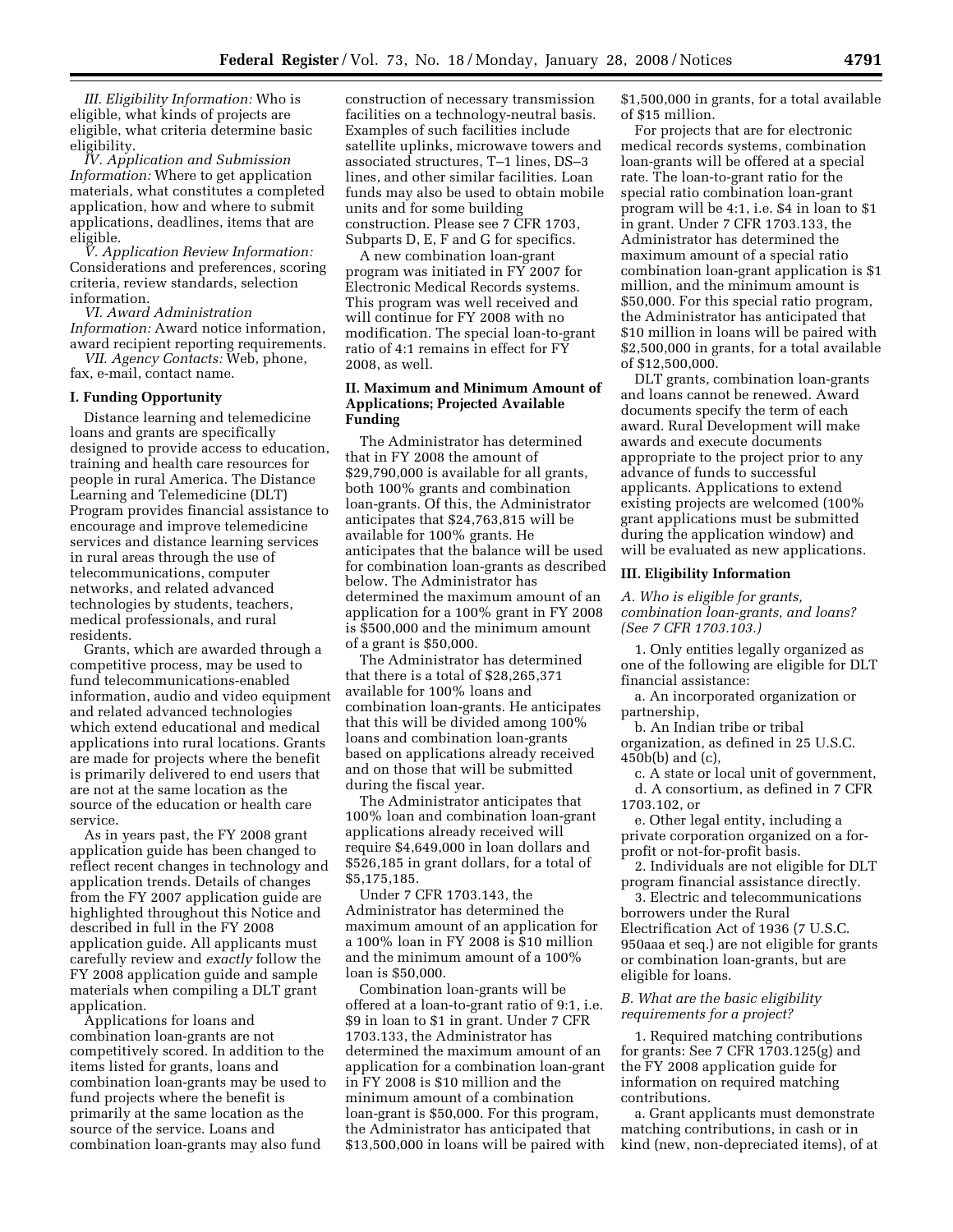least fifteen (15) percent of the total amount of financial assistance requested. Matching contributions *must*  be used for eligible purposes of DLT grant assistance (see 7 CFR 1703.121, paragraphs IV.H.1.b of this Notice and the FY 2008 application guide).

b. Greater amounts of eligible matching contributions may increase an applicant's score (see 7 CFR 1703.126(b)(4), paragraph V.B.2.d of this notice, and the FY 2008 application guide).

c. Applications that do not provide evidence of the required fifteen percent match which helps determine eligibility will be declared ineligible and returned. See paragraphs IV.H.1.c and V.B.2.d of this Notice, and the FY 2008 application guide for specific information on

documentation of matching contributions.

d. Applications that do not document all matching contributions are subject to budgetary adjustment by the Agency, which may result in rejection of an application as ineligible due to insufficient match.

2. The DLT loan, combination loangrant and grant programs are designed to flow the benefits of distance learning and telemedicine to residents of rural America (see 7 CFR 1703.103(a)(2)). Therefore, in order to be eligible, applicants must:

a. Operate a rural community facility; or

b. Deliver distance learning or telemedicine services to entities that operate a rural community facility or to residents of rural areas, at rates calculated to ensure that the benefit of

the financial assistance is passed through to such entities or to residents of rural areas.

3. Rurality.

a. All projects proposed for DLT grant assistance must meet a minimum rurality threshold, to ensure that benefits from the projects flow to rural residents. The minimum eligibility score is 20 points. Please see Section IV of this notice, 7 CFR 1703.126(a)(2), and the FY 2008 application guide for an explanation of the rurality scoring and eligibility criterion.

b. Each application must apply the following criteria to each of its end-user sites, and hubs that are also proposed as end-user sites, in order to determine a rurality score. The rurality score is the average of all end-user sites' rurality scores.

| Criterion | Character      | Population | DLT points           |
|-----------|----------------|------------|----------------------|
|           | Urban Cluster. |            | 45                   |
|           | Cluster.       |            | 30<br>15<br>$\Omega$ |

c. The rurality score is one of the competitive scoring criteria applied to grant applications.

4. Projects located in areas covered by the Coastal Barrier Resources Act (16 U.S.C. 3501, *et seq.*) are not eligible for financial assistance from the DLT Program. Please see 7 CFR 1703.123(a)(11), 7 CFR 1703.132(a)(5), and 7 CFR 1703.142(b)(3).

C. See Section IV of this Notice and the FY 2008 application guide for a discussion of the items that make up a complete application. For requirements of completed applications you may also refer to 7 CFR 1703.125 for grant applications, 7 CFR 1703.134 for combination loan-grant applications, and 7 CFR 1703.144 for loan applications. The FY 2008 application guide provides specific, detailed instructions for each item that constitutes a complete application. The Agency strongly emphasizes the importance of *including every required item* (as explained in the FY 2008 application guide) and strongly encourages applicants to follow the instructions *exactly*, using the examples and illustrations in the FY 2008 application guide. Applications which do not include all items that determine project eligibility and applicant eligibility by the application deadline will be returned as ineligible. Applications that do not include all

items necessary for scoring will be scored as is. Please see the FY 2008 application guide for a full discussion of each required item and for samples and illustrations.

## **IV. Application and Submission Information**

A. *Where to get application information.* FY 2008 application guides, copies of necessary forms and samples, and the DLT Program regulation are available from these sources:

1. The Internet: *http://www.usda.gov/ rus/telecom/dlt/dlt.htm*.

2. The DLT Program for paper copies of these materials: (202) 720–0413.

B. *What's new for FY 2008?* 

1. Applicants are reminded that end user sites are rural facilities. See 7 CFR 1703.102, Definitions, ''End User'' and ''End User Site''. We have experienced an increase in the number of applications which attempt to include urban educational and medical facilities as end user sites. Urban facilities can serve as hub sites, but not end user sites. For projects with non-fixed end user sites, only those end user sites outside urban areas can be funded. The FY 2008 application guide contains clarifying language to elaborate on this provision of the regulation.

2. If a grant application includes a site that is included in any other DLT grant application for FY 2008, or a site that

has been included in any DLT grant funded in FY 2007 or FY 2006, the application should contain a detailed explanation of the related applications or grants. The Agency must make a nonduplication finding for each grant approved, and apparent but unexplained duplication of funding for a site can prevent such a finding.

## *C. What constitutes a completed application?*

1. For DLT Grants:

a. Detailed information on each item in the table in paragraph IV.C.1.f. of this Notice can be found in the sections of the DLT Program regulation listed in the table, and the DLT grant application guide. Applicants are strongly encouraged to read and apply both the regulation and the application guide.

(1) When the table refers to a narrative, it means a written statement, description or other written material prepared by the applicant, for which no form exists. Rural Development recognizes that each project is unique and requests narratives to allow applicants to explain their request for financial assistance.

(2) When documentation is requested, it means letters, certifications, legal documents or other third-party documentation that provide evidence that the applicant meets the listed requirement. For example, to confirm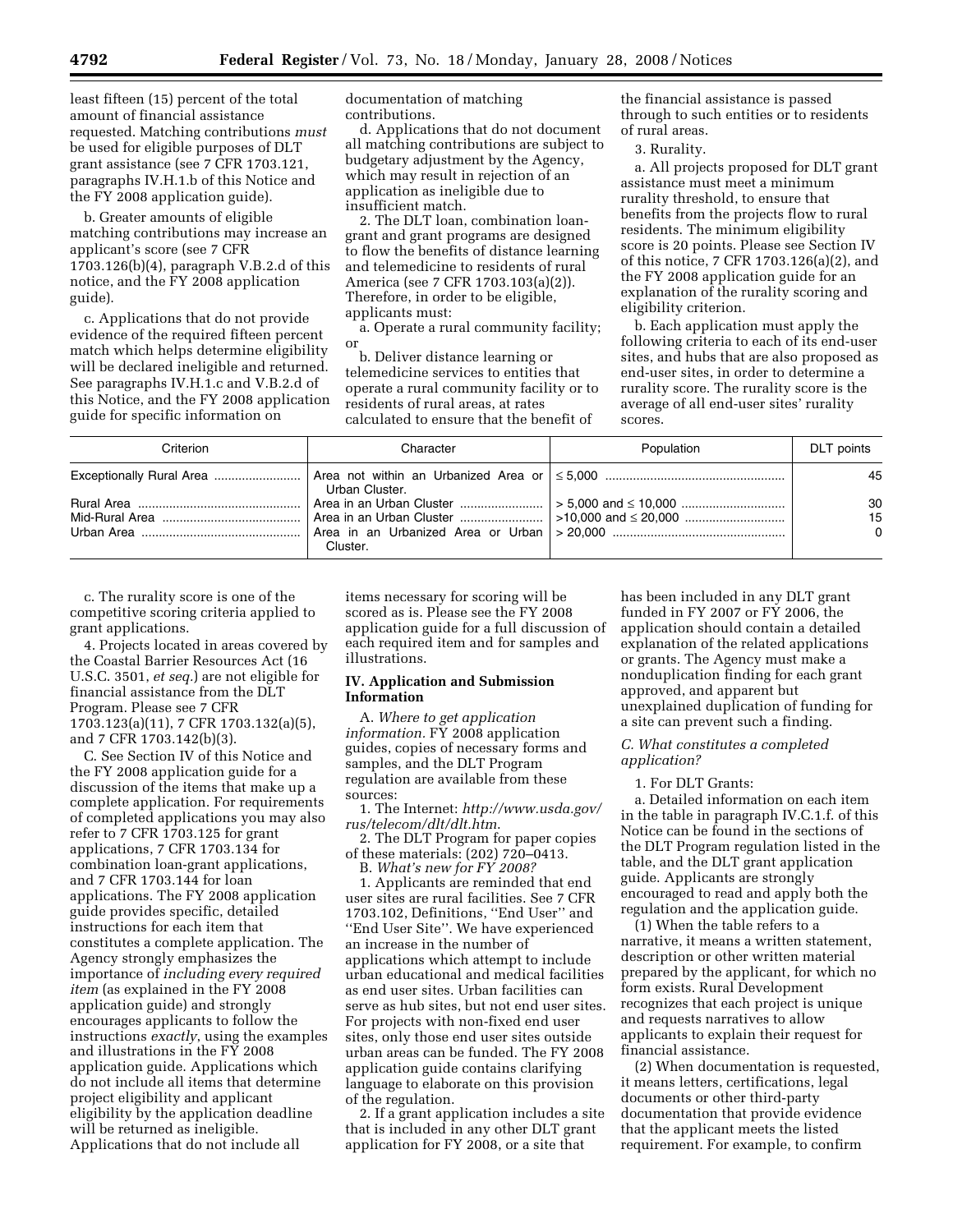Enterprise Zone (EZ) designations, applicants use various types of documents, such as letters from appropriate government bodies. Leveraging documentation generally will be letters of commitment from other funding sources. In-kind matches must be items purchased after the application deadline date that are essential to the project and documentation from the donor must demonstrate the relationship of each item to the project's function. Evidence of legal existence is sometimes proven by submitting articles of incorporation. None of the foregoing examples is intended to limit the types of documentation that may be submitted to fulfill a requirement. DLT Program regulations and the application guide provide specific guidance on each of the items in the table.

b. The DLT application guide and ancillary materials provide all necessary forms and sample worksheets.

c. While the table in paragraph IV.C.1.f of this Notice includes all items of a completed application, Rural Development may ask for additional or

clarifying information for applications which, as submitted by the deadline, appear to clearly demonstrate that they meet eligibility requirements.

d. Submit the required application items in the order provided in the FY 2008 application guide. The FY 2008 application guide specifies the format and order of all required items. Applications that are not assembled and tabbed in the order specified prevent timely determination of eligibility. Given the high volume of program interest, incorrectly assembled applications, and applications with inconsistency among submitted copies will be returned as ineligible.

e. *DUNS Number.* As required by the OMB, all applicants for grants must supply a Dun and Bradstreet Data Universal Numbering System (DUNS) number when applying. The Standard Form 424 (SF–424) contains a field for you to use when supplying your DUNS number. Obtaining a DUNS number costs nothing and requires a short telephone call to Dun and Bradstreet. Please see *http://www.grants.gov/* 

*applicants/request*\_*duns*\_*number.jsp* for more information on how to obtain a DUNS number or how to verify your organization's number.

f. Compliance with other Federal statutes. The applicant must provide evidence of compliance with other Federal statutes and regulations, including, but not limited to the following:

(i) *7 CFR part 15, subpart A*— Nondiscrimination in Federally Assisted Programs of the Department of Agriculture—Effectuation of Title VI of the Civil Rights Act of 1964.

(ii) *7 CFR part 3015*—Uniform Federal Assistance Regulations.

(iii) *7 CFR part 3017*— Governmentwide Debarment and

Suspension (Non-procurement).

(iv) *7 CFR part 3018*—New

Restrictions on Lobbying. (v) 7 CFR part 3021—

Governmentwide Requirements for

Drug-Free Workplace.

g. *Table of Required Elements of a Completed Grant Application.* 

|                                                                                                                      | Required items                              |                                                                   |  |
|----------------------------------------------------------------------------------------------------------------------|---------------------------------------------|-------------------------------------------------------------------|--|
| Application item                                                                                                     | Grants (7 CFR 1703.125<br>and CFR 1703.126) | Comment                                                           |  |
| SF-424 (Application for Federal Assistance form)                                                                     |                                             | Completely filled out.                                            |  |
|                                                                                                                      |                                             | Narrative.                                                        |  |
|                                                                                                                      |                                             | RUS worksheet.                                                    |  |
|                                                                                                                      |                                             | RUS worksheet.                                                    |  |
| National School Lunch Program Determination                                                                          |                                             | RUS worksheet; must include source documentation.                 |  |
| EZ/EC or Champion Communities designation                                                                            |                                             | Documentation.                                                    |  |
| Documented Need for Services/Benefits Derived from<br>Services.                                                      |                                             | Narrative & documentation, if necessary.                          |  |
|                                                                                                                      |                                             | Narrative & documentation.                                        |  |
|                                                                                                                      |                                             | Table or spreadsheet; Recommend using the RUS for-                |  |
|                                                                                                                      |                                             | mat.                                                              |  |
| Leveraging Evidence and Funding Commitments from<br>All Sources                                                      |                                             | RUS worksheet and source documentation.                           |  |
|                                                                                                                      |                                             | Narrative.                                                        |  |
|                                                                                                                      |                                             | Narrative & documentation.                                        |  |
|                                                                                                                      |                                             | Narrative & documentation; maps or diagrams, if appro-<br>priate. |  |
|                                                                                                                      |                                             | Narrative or other appropriate format.                            |  |
|                                                                                                                      |                                             | Narrative 3-page, single-spaced limit.                            |  |
| Consultation with the USDA State Director, Rural Devel-<br>opment.                                                   |                                             | Documentation.                                                    |  |
| Application conforms with State Strategic Plan per<br>USDA State Director, Rural Development, (if plan ex-<br>ists). |                                             | Documentation.                                                    |  |
| Certifications:                                                                                                      |                                             |                                                                   |  |
| Equal Opportunity and Nondiscrimination                                                                              |                                             | Recommend using the RUS sample form.                              |  |
|                                                                                                                      |                                             | Recommend using the RUS sample form.                              |  |
|                                                                                                                      |                                             | Recommend using the RUS sample form.                              |  |
| Uniform Relocation Assistance and Real Property<br>Acquisition Policies Act of 1970.                                 |                                             | Recommend using the RUS sample form.                              |  |
|                                                                                                                      |                                             | Recommend using the RUS sample form.                              |  |
| Debarment, Suspension, and Other Responsibility<br>Matters-Primary Covered Transactions.                             |                                             | Recommend using the RUS sample form.                              |  |
| Lobbying for Contracts, Grants, Loans, and Cooper-<br>ative Agreements.                                              | Yes ………………………………                            | Recommend using the RUS sample form.                              |  |
|                                                                                                                      |                                             | Recommend using the RUS sample form.                              |  |
| Environmental Impact/Historic Preservation Certification                                                             |                                             | Recommend using the RUS sample form.                              |  |
|                                                                                                                      |                                             | Recommend using the RUS sample form.                              |  |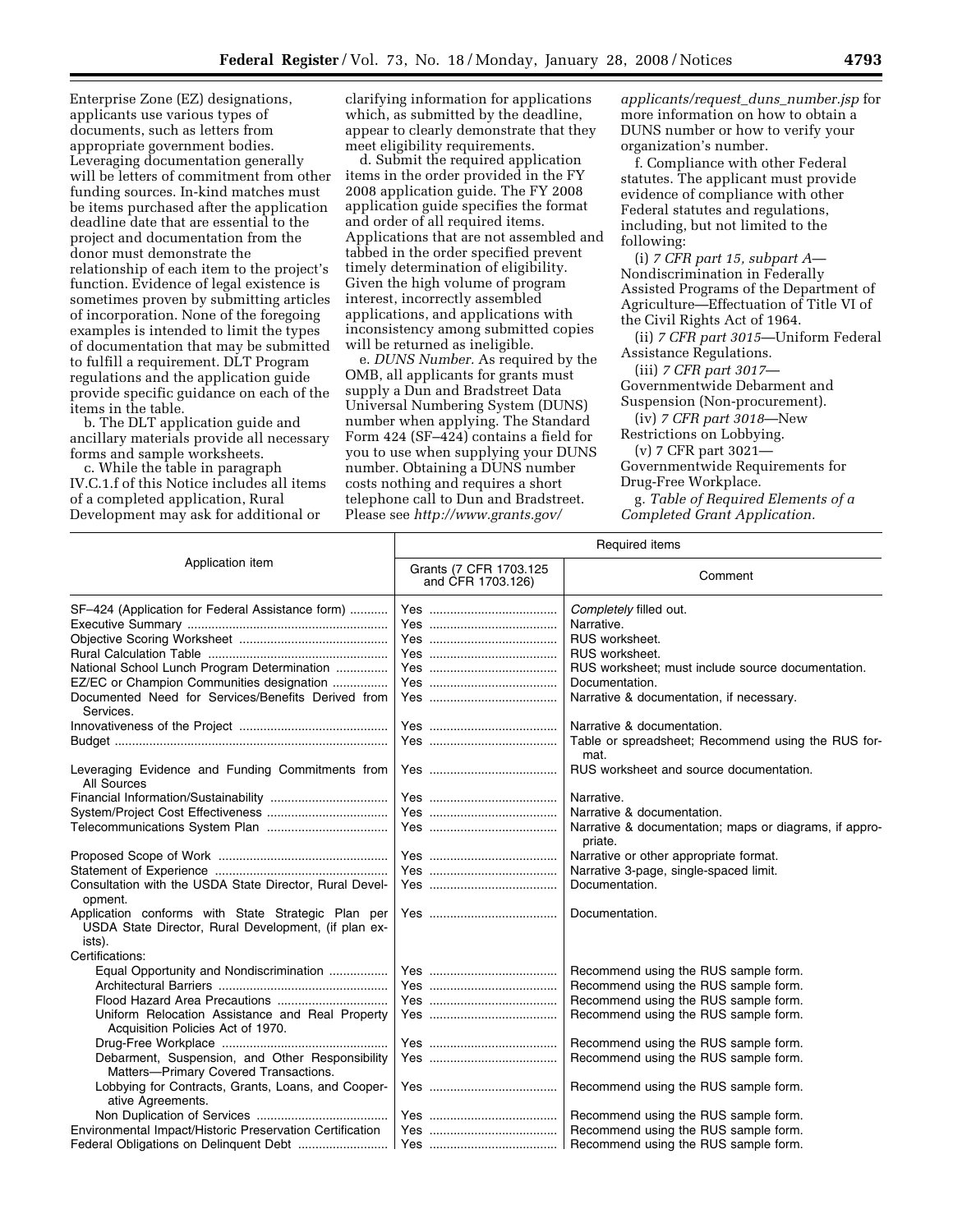|                       | Required items                              |                                                                                               |  |
|-----------------------|---------------------------------------------|-----------------------------------------------------------------------------------------------|--|
| Application item      | Grants (7 CFR 1703.125<br>and CFR 1703.126) | Comment                                                                                       |  |
| ment (documentation). |                                             | Recommend using the RUS sample form.                                                          |  |
|                       | Optional                                    | Recommend using the RUS sample form.<br>Narrative, documentation or other appropriate format. |  |

2. For combination loan-grant and loan applications:

a. Detailed information on each item in the table in paragraph IV.C.2.f. of this Notice can be found in the sections of the DLT Program regulation listed in the table, and the DLT application guide. Applicants are strongly encouraged to read and apply both the regulation and the application guide.

(1) When the table refers to a narrative, it means a written statement, description or other written material prepared by the applicant, for which no form exists. The Agency recognizes that each project is unique and requests narratives to allow applicants to explain their request for financial assistance.

(2) When documentation is requested, it means letters, certifications, legal documents or other third party

documentation that provide evidence that the applicant meets the listed requirement. For example, evidence of legal existence is sometimes proven by applicants who submit articles of incorporation. This example is not intended to limit the types of documentation that may be submitted to fulfill a requirement. DLT program regulations and the application guide provide specific guidance on each of the items in the table.

b. The DLT application guide and ancillary materials provide all necessary forms and sample worksheets.

c. While the table in paragraph IV.C.2.f. of this Notice includes all items of a completed application for each program, the Agency may ask for additional or clarifying information.

d. Submit the required application items in the listed order.

e. DUNS Number. As required by the OMB, all applicants for combination loan-grants must supply a Dun and Bradstreet Data Universal Numbering System (DUNS) number when applying. The Standard Form 424 (SF–424) contains a field for you to use when supplying your DUNS number. Obtaining a DUNS number costs nothing and requires a short telephone call to Dun and Bradstreet. Please see the DLT Web site or Grants.gov for more information on how to obtain a DUNS number or how to verify your organization's number.

f. Table of required items in a combination loan-grant or loan application:

|                                                                                                                                                              | Required items                                  |           |
|--------------------------------------------------------------------------------------------------------------------------------------------------------------|-------------------------------------------------|-----------|
| Application item                                                                                                                                             | Combination loan/<br>grants (7 CFR<br>1703.134) | Loans     |
|                                                                                                                                                              | Yes                                             | Yes.      |
|                                                                                                                                                              | Yes                                             | Yes.      |
|                                                                                                                                                              | Yes                                             | Yes.      |
|                                                                                                                                                              | Yes                                             | Yes.      |
|                                                                                                                                                              | Yes                                             | Yes.      |
|                                                                                                                                                              | Yes                                             | Yes.      |
|                                                                                                                                                              | Yes                                             | Yes.      |
|                                                                                                                                                              | Yes                                             | Yes.      |
| Revenue/expense reports and balance sheet (documentation: table or other appropriate format)                                                                 | Yes <sup>1</sup>                                | $Yes1$ .  |
| Balance sheet (table or other appropriate format) for a partnership, corporation, company, other en-<br>tity; or consortia of such entities (documentation). | Yes <sup>2</sup>                                | $Yes2$ .  |
|                                                                                                                                                              | Yes                                             | Yes.      |
|                                                                                                                                                              | Yes                                             | Yes.      |
|                                                                                                                                                              |                                                 | Yes.      |
| Economic analysis of rates—if applicant proposes to provide services for another entity                                                                      | Yes    Yes.                                     |           |
| Telecommunications System Plan (narrative & documentation; maps or diagrams, if appropriate)                                                                 | Yes                                             | Yes.      |
|                                                                                                                                                              | Yes                                             | Yes.      |
|                                                                                                                                                              | Yes                                             | Yes.      |
| Certifications:                                                                                                                                              |                                                 |           |
| *Equal Opportunity and Nondiscrimination.                                                                                                                    |                                                 |           |
| *Architectural Barriers.                                                                                                                                     |                                                 |           |
| *Flood Hazard Area Precautions.                                                                                                                              |                                                 |           |
| *Uniform Relocation Assistance and Real Property Acquisitions Policies Act of 1970.                                                                          |                                                 |           |
| *Drug Free Workplace.                                                                                                                                        |                                                 |           |
| *Debarment, Suspension, and Other Responsibility Matters—Primary Covered Transactions                                                                        | All Yes                                         | All Yes.  |
| *Lobbying for Contracts, Grants, Loans, and Cooperative Agreements.                                                                                          |                                                 |           |
| *Non-Duplication of Services.                                                                                                                                |                                                 |           |
| *Environmental Impact/Historic Preservation Certification.                                                                                                   |                                                 |           |
| *Environmental Impact/Historic Preservation Questionnaire.                                                                                                   |                                                 |           |
| *Federal Obligations on Delinquent Debt.                                                                                                                     |                                                 |           |
| Evidence of Legal Authority to Contract with the Government (documentation)                                                                                  | l Yes                                           | Yes.      |
|                                                                                                                                                              | Yes                                             | Yes.      |
| Supplemental Information (if any) (narrative, documentation or other appropriate format.)                                                                    | Optional                                        | Optional. |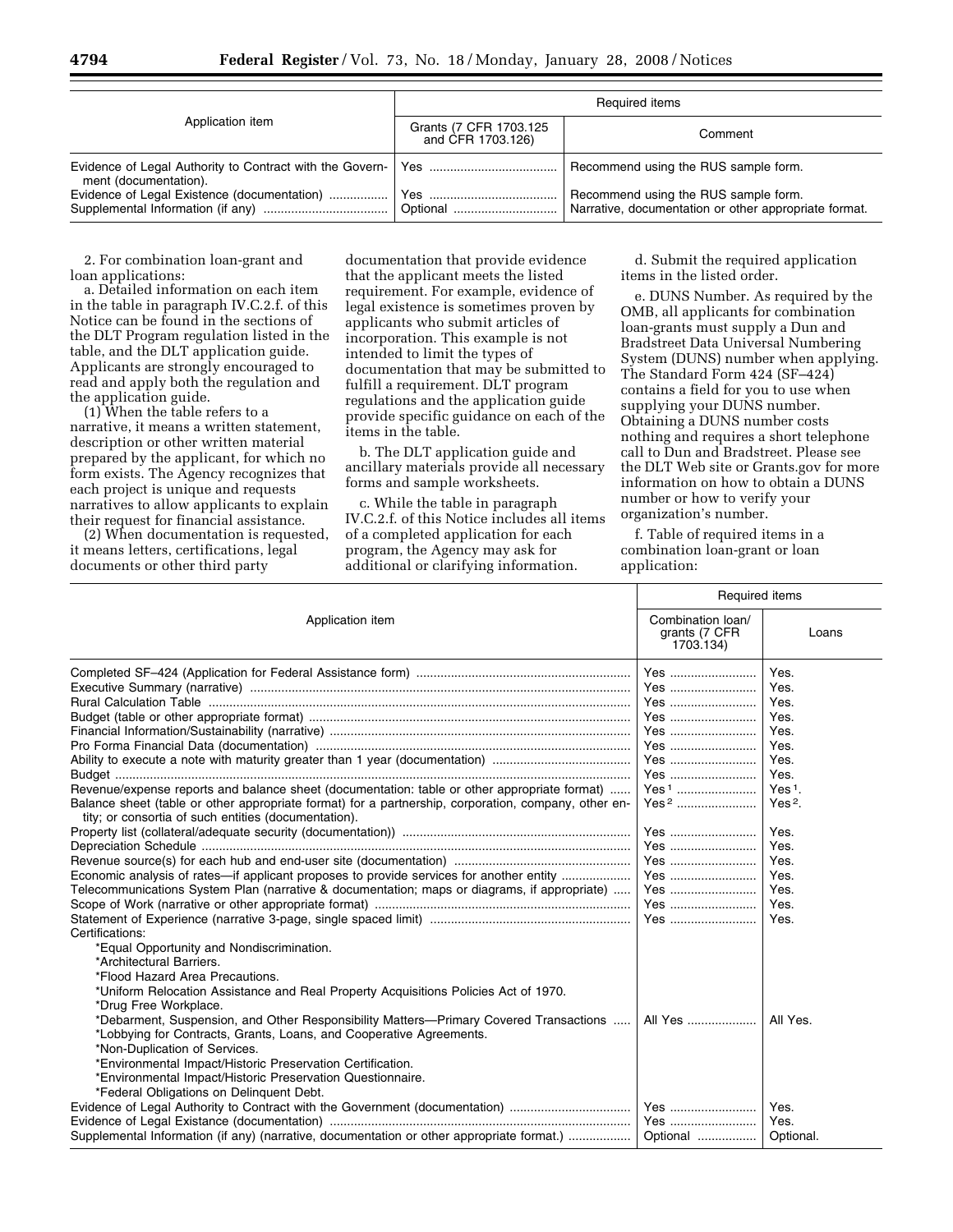*D. How many copies of an application are required?* 

1. Applications submitted on paper. a. Submit the original application and two (2) copies to USDA Rural Development.

b. Submit one (1) additional copy to the state government single point of contact (SPOC) (if one has been designated) at the same time as you submit the application to the Agency. See *http://www.whitehouse.gov/omb/ grants/spoc.html* for an updated listing of State government single points of contact.

2. Electronically submitted applications. The Agency cannot accept loan applications electronically at this time. Only grants and combination loangrants may be requested electronically.

a. The additional paper copies are not necessary if you submit the application electronically through *Grants.gov*.

b. Submit one (1) copy to the state government single point of contact (if one has been designated) at the same time as you submit the application to the Agency. See *http:// www.whitehouse.gov/omb/grants/ spoc.html* for an updated listing of State government single points of contact.

E. *How and where to submit an application*. Grant and combination loan-grant applications may be submitted on paper or electronically.

1. Submitting applications on paper.

a. Address paper applications to the Telecommunications Program, Rural Development, United States Department of Agriculture, 1400 Independence Ave., SW., Room 2845, STOP 1550, Washington, DC 20250–1550. Applications should be marked ''Attention: Director, Advanced Services Division.''

b. Paper grant applications must show proof of mailing or shipping by the deadline consisting of one of the following:

(i) A legibly dated U.S. Postal Service (USPS) postmark;

(ii) A legible mail receipt with the date of mailing stamped by the USPS; or

(iii) A dated shipping label, invoice, or receipt from a commercial carrier.

c. Due to screening procedures at the Department of Agriculture, packages arriving via regular mail through the USPS are irradiated, which can damage the contents and delay delivery to the

DLT Program. Rural Development encourages applicants to consider the impact of this procedure in selecting their application delivery method.

2. Electronically submitted applications.

a. Applications will not be accepted via fax or electronic mail.

b. Electronic applications for grants and combination loan-grants will be accepted if submitted through the Federal government's *Grants.gov*  initiative at *http://www.grants.gov*.

c. How to use *Grants.gov*.

(i). *Grants.gov* contains full instructions on all required passwords, credentialing and software.

(ii) Central Contractor Registry. Submitting an application through *Grants.gov* requires that you list your organization in the Central Contractor Registry (CCR). Setting up a CCR listing takes up to five business days, so the Agency strongly recommends that you obtain your organization's DUNS number and CCR listing well in advance of the deadline specified in this notice.

(iii) Credentialing and authorization of applicants. *Grants.gov* will also require some credentialing and online authentication procedures. These procedures may take several business days to complete, further emphasizing the need for early action by applicants to complete the sign-up, credentialing and authorization procedures at *Grants.gov* before you submit an application at that Web site.

(iv) Some or all of the CCR and *Grants.gov* registration, credentialing and authorizations require updates. If you have previously registered at *Grants.gov* to submit applications electronically, please ensure that your registration, credentialing and authorizations are up to date well in advance of the grant application deadline.

d. Rural Development encourages applicants who wish to apply through *Grants.gov* to submit their applications in advance of the deadlines.

e. If a system problem occurs or you have technical difficulties with an electronic application, please use the customer support resources available at the *Grants.gov* Web site.

#### *F. Deadlines*

1. Paper grant applications must be postmarked and mailed, shipped, or

sent overnight no later than April 14, 2008 to be eligible for FY 2008 grant funding. Late applications, applications which do not include proof of mailing or shipping as described in paragraph IV.E.b., and incomplete applications are not eligible for FY 2008 grant funding.

2. Electronic grant applications must be received by April 14, 2008 to be eligible for FY 2008 funding. Late or incomplete applications will not be eligible for FY 2008 grant funding.

G. *Intergovernmental Review*. The DLT grant program is subject to Executive Order 12372, ''Intergovernmental Review of Federal Programs.'' As stated in paragraph IV.D.1. of this Notice, a copy of a DLT grant application must be submitted to the state single point of contact if one has been designated. Please see *http:// www.whitehouse.gov/omb/grants/ spoc.html* to determine whether your state has a single point of contact.

# *H. Funding Restrictions*

1. Eligible purposes.

a. For grants, end-user sites may receive financial assistance; hub sites (rural or non-rural) may also receive financial assistance if they are necessary to provide DLT services to end-user sites. Please see 7 CFR 1703.101(h).

b. To fulfill the policy goals laid out for the DLT Program in 7 CFR 1703.101, the following table lists purposes for financial assistance and whether each purpose is generally considered to be eligible for the form of financial assistance. Please consult the FY 2008 application guide and the regulations (7 CFR 1703.102 for definitions, in combination with the portions of the regulation cited in the table) for detailed requirements for the items in the table. Rural Development *strongly*  recommends that applicants exclude ineligible items from the grant and match portions of grant application budgets. However, some items ineligible for funding or matching contributions may be vital to the project. Rural Development encourages applicants to document those costs in the application's budget. Please see the FY 2008 application guide for a recommended budget format, and detailed budget compilation instructions.

|                                                                                     | Grants | Combination loan-grants | Loans |
|-------------------------------------------------------------------------------------|--------|-------------------------|-------|
| Lease or purchase of eligible DLT equipment and facili-   Yes, equip. only<br>ties. |        | Yes.                    |       |
|                                                                                     | Yes    | Yes.                    |       |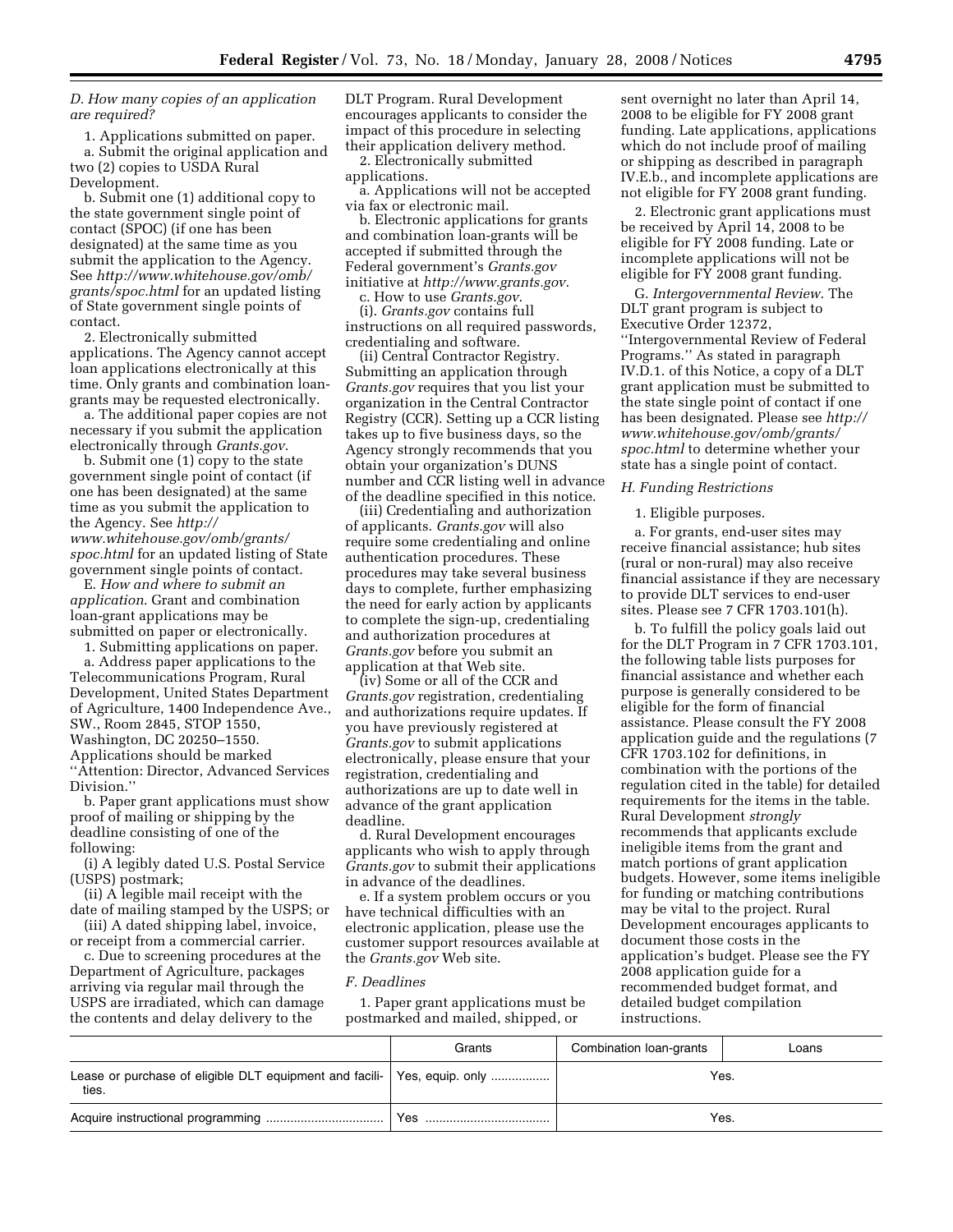|                                                                                                                                           | Grants                                                                   | Combination loan-grants                                                                                                                         | Loans |
|-------------------------------------------------------------------------------------------------------------------------------------------|--------------------------------------------------------------------------|-------------------------------------------------------------------------------------------------------------------------------------------------|-------|
| Technical assistance, develop instructional program-<br>ming, engineering or environmental studies.                                       | Yes, up to 10% of the<br>grant.                                          | Yes, up to 10% of the financial assistance.                                                                                                     |       |
| Medical or education equipment or facilities necessary<br>to the project.                                                                 | Yes.                                                                     |                                                                                                                                                 |       |
| Vehicles using distance learning or telemedicine tech-<br>nology to deliver services.                                                     | Yes.                                                                     |                                                                                                                                                 |       |
| Teacher-student links located at the same facility                                                                                        |                                                                          | Yes, if part of a broader DLT network that meets other<br>eligible program purposes.                                                            |       |
| Links between medical professionals located at the<br>same facility.                                                                      |                                                                          | Yes, if part of a broader DLT network that meets other<br>eligible program purposes.                                                            |       |
|                                                                                                                                           |                                                                          | Yes, if the activity meets other program purposes.                                                                                              |       |
|                                                                                                                                           |                                                                          | Yes, if the activity meets other program purposes.                                                                                              |       |
|                                                                                                                                           |                                                                          | Yes, if the activity meets other program purposes.                                                                                              |       |
| Acquiring telecommunications transmission facilities                                                                                      |                                                                          | Yes, if other telecommunications carriers will not install<br>in a reasonable time period and at an economically<br>viable cost to the project. |       |
| Salaries, wages, benefits for medical or educational<br>personnel.                                                                        | No.                                                                      |                                                                                                                                                 |       |
| Salaries or administrative expenses of applicant or<br>project.                                                                           | No.                                                                      |                                                                                                                                                 |       |
| Recurring project costs or operating expenses                                                                                             | No, (equipment & facility<br>leases are not recurring<br>project costs). | Yes, for the first two years after approval (equipment &<br>facility leases are not recurring project costs).                                   |       |
| Equipment to be owned by the LEC or other tele-<br>communications service provider, if the provider is<br>the applicant.                  |                                                                          | Yes.                                                                                                                                            |       |
| Duplicative distance learning or telemedicine services                                                                                    | No.                                                                      |                                                                                                                                                 |       |
| Any project that for its success, depends on additional<br>DLT financial assistance or other financial assistance<br>that is not assured. | No.                                                                      |                                                                                                                                                 |       |
|                                                                                                                                           | No.                                                                      |                                                                                                                                                 |       |
|                                                                                                                                           |                                                                          | Yes, for the first two years of operation.                                                                                                      |       |
| Cost of facilities providing distance learning broad-<br>casting (amount).                                                                |                                                                          | Yes, financial assistance directly proportional to the dis-<br>tance learning portion of use.                                                   |       |
| Reimburse applicants of others for costs incurred prior<br>to USDA RURAL DEVELOPMENT receipt of com-<br>pleted application.               | No.                                                                      |                                                                                                                                                 |       |

c. *Discounts.* The DLT Program regulation has long stated that manufacturers' and service providers' discounts are not eligible matches. The Agency will not consider as eligible any proposed match from a vendor, manufacturer, or service provider whose products or services will be used in the DLT project as described in the application. In recent years, the Agency has noted a trend of vendors, manufacturers and other service providers offering their own products and services as in-kind matches for a project when their products or services

will also be purchased with either grant or cash match funds for that project. Such activity is a discount and is therefore not an eligible match. Similarly, if a vendor, manufacturer or other service provider proposes a cash match (or any in-kind match) when their products or services will be purchased with grant or match funds, such activity is a discount and is not an eligible match. The Agency actively discourages such matching proposals and will adjust budgets as necessary to remove any such matches, which may reduce an application's score or result

in the application's ineligibility due to insufficient match.

d. For special ratio combination loangrant applications, the only eligible purpose is for the conversion to electronic medical records systems, or for the extension of an existing electronic medical records system to a new rural location.

2. *Eligible Equipment & Facilities.*  Please see 7 CFR 1703.102 for definitions of eligible equipment, eligible facilities and telecommunications transmission facilities as used in the table above. In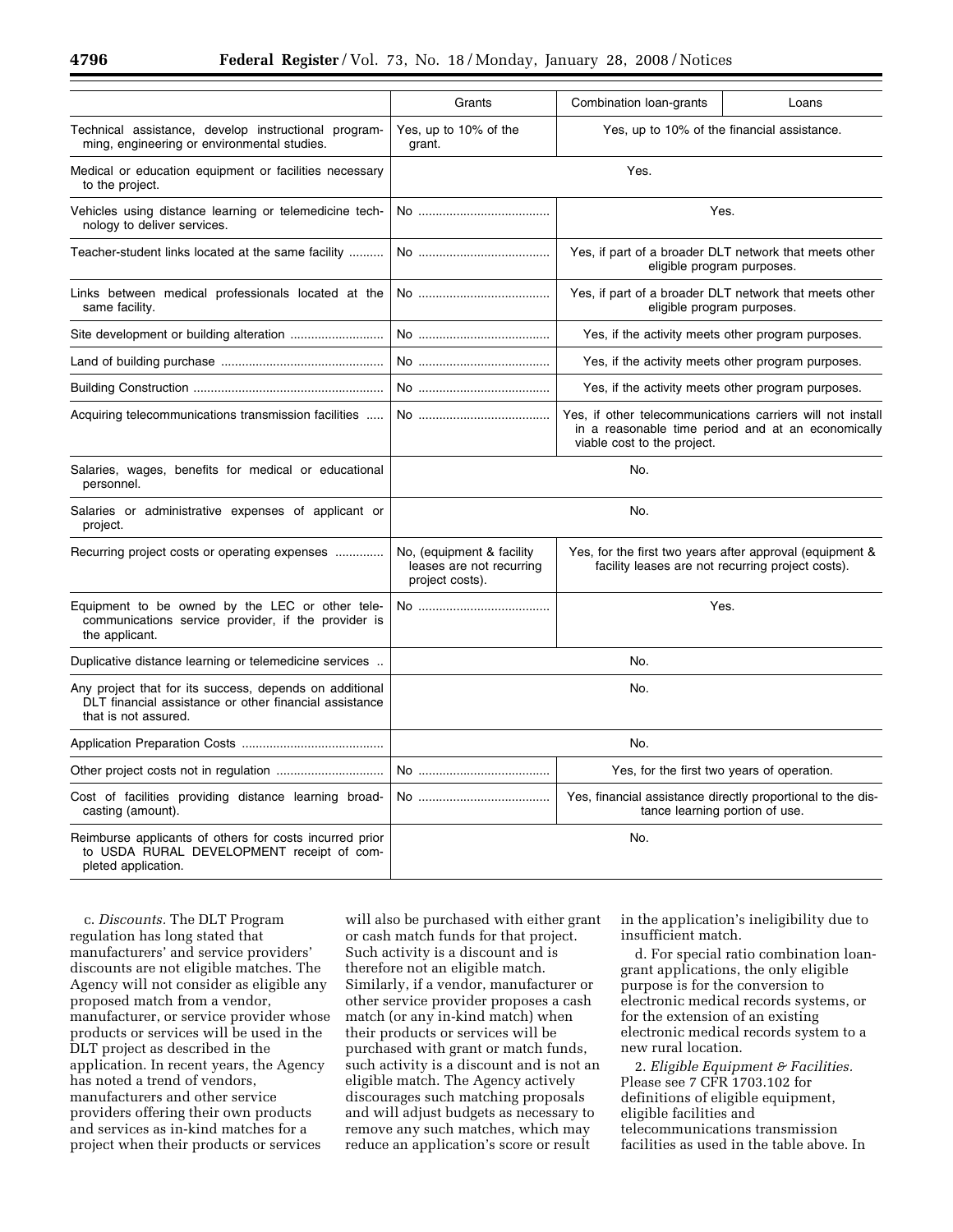addition, the FY 2008 application guide supplies a wealth of information and examples of eligible and ineligible items.

3. *Apportioning budget items.* Many DLT applications propose to use items for a blend of specific DLT project purposes and other purposes. Rural Development will now fund such items, if the applicants attribute the proportion (by percentage of use) of the costs of each item to the project's DLT purpose or to other purposes to enable consideration for a grant of the portion of the item that is for DLT usage. See the FY 2008 application guide for detailed information on how to apportion use and apportioning illustrations.

#### **V. Application Review Information**

*A. Special Considerations or Preferences* 

1. American Samoa, Guam, Virgin Islands, and Northern Mariana Islands applications are exempt from the matching requirement up to a match amount of \$200,000 (see 48 U.S.C. 1469a; 91 Stat. 1164).

2. 7 CFR 1703.112 directs that Rural Development Telecommunications Borrowers receive expedited consideration of a loan application or advance under the Rural Electrification Act of 1936 (7 U.S.C. 901–950aa, et seq.) if the loan funds in question are to be used in conjunction with a DLT grant, loan, or combination loan-grant (See 7 CFR 1737 for loans and 7 CFR 1744 for advances).

## *B. Criteria*

1. Grant application scoring criteria (total possible points: 235). See 7 CFR 1703.125 for the items that will be reviewed during scoring, and 7 CFR 1703.126 for scoring criteria.

2. Grant applications are scored competitively subject to the criteria listed below.

a. Need for services proposed in the application, and the benefits that will be derived if the application receives a grant (up to 55 points).

(i) Up to 45 of the 55 possible points under this criterion are available to all applicants. Points are awarded based on the required narrative crafted by the applicant. Rural Development encourages applicants to carefully read the cited portions of the Program regulation and the FY 2008 application guide for full discussions of this criterion.

(ii) Up to 10 of the possible 55 possible points are to recognize economic need not reflected in the project's National School Lunch Program (NSLP) score, and can be earned only by applications whose overall NSLP eligibility is less than 50%. To be eligible to receive points under this, the application must include an affirmative request for consideration of the possible 10 points, and compelling documentation of reasons why the NSLP eligibility percentage does not represent the economic need of the proposed project beneficiaries.

b. Rurality of the proposed service area (up to 45 points).

c. Percentage of students eligible for the NSLP in the proposed service area (objectively demonstrates economic need of the area) (up to 35 points).

d. Leveraging resources above the required matching level (up to 35 points). Please see paragraph III.B of this Notice for a brief explanation of matching contributions.

e. Level of innovation demonstrated by the project (up to 15 points).

f. System cost-effectiveness (up to 35 points).

g. Project overlap with Empowerment Zone, Enterprise Communities or Champion Communities designations (up to 15 points).

#### *C. Grant Review Standards*

1. In addition to the scoring criteria that rank applications against each other, the Agency evaluates grant applications for possible awards on the following items, according to 7 CFR 1703.127:

a. Financial feasibility.

b. Technical considerations. If the application contains flaws that would prevent the successful implementation, operation or sustainability of a project, the Agency will not award a grant.

c. Other aspects of proposals that contain inadequacies that would undermine the ability of the project to comply with the policies of the DLT Program.

2. Applications which do not include all items that determine project eligibility and applicant eligibility by the application deadline will be returned as ineligible. Applications that do not include all items necessary for scoring will be scored as is. Please see the FY 2008 application guide for a full discussion of each required item and for samples and illustrations. The Agency will not request missing items that affect the application's score.

3. The FY 2008 grant application guide specifies the format and order of all required items. Applications that are not assembled and tabbed in the order specified. Incorrectly assembled applications will be returned as ineligible.

4. Most DLT grant projects contain numerous project sites. Rural Development requires that site

information be consistent throughout an application. Sites must be referred to by the same designation throughout all parts of an application. Rural Development has provided a site worksheet that requests the necessary information, and can be used as a guide by applicants. Rural Development strongly recommends that applicants complete the site worksheet, listing all requested information for each site. Applications without consistent site information will be returned as ineligible.

5. DLT grant applications which have non-fixed end-user sites, such as ambulance and home health care services, are now scored using a simplified scoring method that finds the relative rurality of the applicant's service area. See the FY 2008 application guide for specific guidance on this method of scoring. When an application contains non-fixed sites, it must be scored using the non-fixed site scoring method.

## *D. Selection Process*

1. Grants. Applications are ranked by final score, and by application purpose (education or medical). Rural Development selects applications based on those rankings, subject to the availability of funds. Rural Development may allocate grant awards between medical and educational purposes, but is not required to do so. In addition, Rural Development has the authority to limit the number of applications selected in any one state, or for one project, during a fiscal year. See 7 CFR 1703.127.

2. Combination loan-grants and loans a. Combination loan-grant applications and loan applications are evaluated on the basis of technical, financial, economic and other criteria.

b. Rural Development evaluates applications' financial feasibility using the following information. Please see paragraph IV.C.2. of this Notice for the items that constitute a completed combination loan-grant or loan application. Also, see 7 CFR part 1703 subpart F for combination loan-grants and 7 CFR part 1703 subpart G for loans:

(1) Applicant's financial ability to complete the project;

(2) Project feasibility;

(3) Applicant's financial information;

(4) Project sustainability;

(5) Ability to repay the loan portion of a combination loan-grant, including revenue sources;

(6) Collateral for which the applicant has perfected a security interest; and

(7) Adequate security for a loan or the loan portion of a combination loangrant.